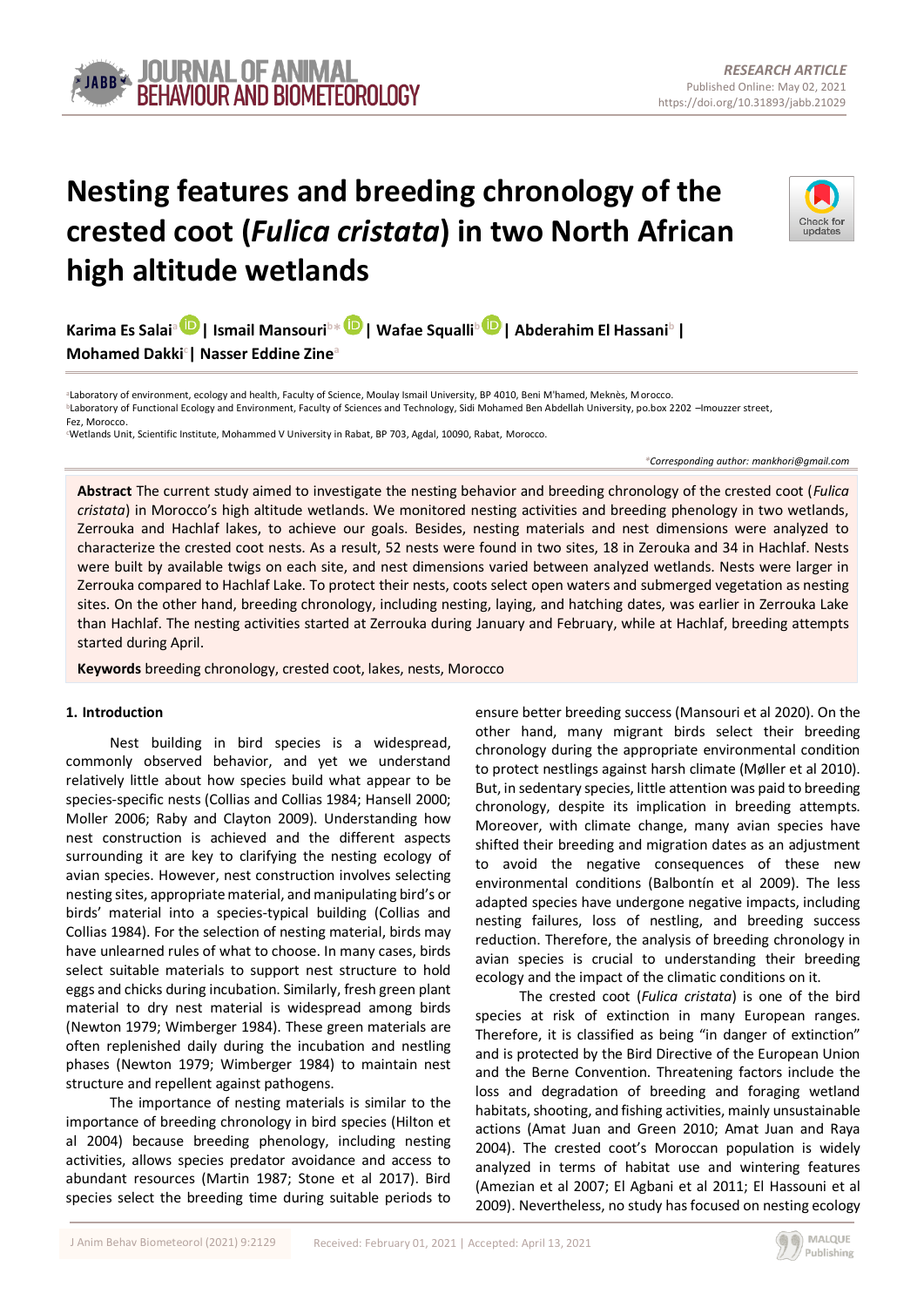and breeding chronology of this species, even though such studies can yield valuable breeding population size, breeding success (Mansouri et al 2020), and national conservation status. Moreover, conducting such studies in natural habitats is particularly relevant as a first step to understand the bioecology and conservation status of this migrant and breeding species(Madrono et al 2004). In this context, we aim to study the nesting behavior and breeding chronology of the crested coot in the Middle Atlas region that houses most national wetlands, including Ramsar sites.

#### **2. Materials and Methods**

## *2.1. Study sites*

The present study was carried out in Ifran province, Morocco (Figure 1). The selected zone is located in the Middle Atlas, with an altitude ranging from 1600 to 1700 m above sea level and dominated by farmlands and forests that offer the necessary nesting supports (trees) and food resources for avian species during breeding seasons. Moreover, the climate is humid, with an annual average temperature of 11.3 ℃ and precipitations around 843 mm annually. Besides, this strategic zone is characterized by the diversity of wetlands, including dams, lakes, and rivers that could offer suitable habitats for waterbirds counting the crested coot.

Two wetlands were selected and monitored (Figure 1). The first site is the Zerrouka artificial reservoir, located at the permanent spring of the Zerrouka river. This reservoir is a sport fishing lake of 3.5 hectares and a maximum depth of 3 m. The aquatic vegetation of Zerrouka is characterized by

*Potamogeton pectinatus, Ranunculus aquatilis*, *Myriophyllum spicatum*, *Polygonum amphibium,* and *Elodea* spp. The lake borders are occupied by emergent vegetation, mainly composed of *Typha latifolia*, *Scirpus lacustris*, *Juncus bufonius*, *Carex* spp*.*, lined on its outer side by a row of poplar *Populus alba*. The second habitat is Hachlaf Lake, a shallow marshland with 1-2 m depth, located at an altitude of 1660 m, Northeast of Ifrane city; it extends over approximately 14 ha (Figure 1). *Potamogeton pectinatus, Ranunculus aquatilis, Myriophyllum spicatum, Ceratophyllum spp.* and *Polygonum amphibium* compose the aquatic vegetation (Hammada et al 2002).

#### *2.2. Methods*

Fieldwork was carried out weekly, and nests were explored inside lakes' vegetation. Recorded nests were mapped and labeled with a different code, besides the nest's height (cm) above water, and its diameters (external and internal) were measured. Nesting locality was estimated visually to investigate nesting behavior (nesting sites in open waters, borders, or in islets) concerning the water body. In parallel, at the end of breeding periods (2018 and 2019), nests were taken and analyzed in the laboratory to identify their composition concerning nesting materials.

After installing coots in the selected sites between December and January, the breeding surveys were elapsed, the nesting time, which first and the last nest recorded during each breeding season. Besides, laying dates (first egg after nest constructions and last egg after least nest) and hatching (first hatched egg and last hatched eggs for each season) were monitored weekly for each site.



**Figure 1** Localization of studied sites Zerrouka and Hachlaf Lakes.

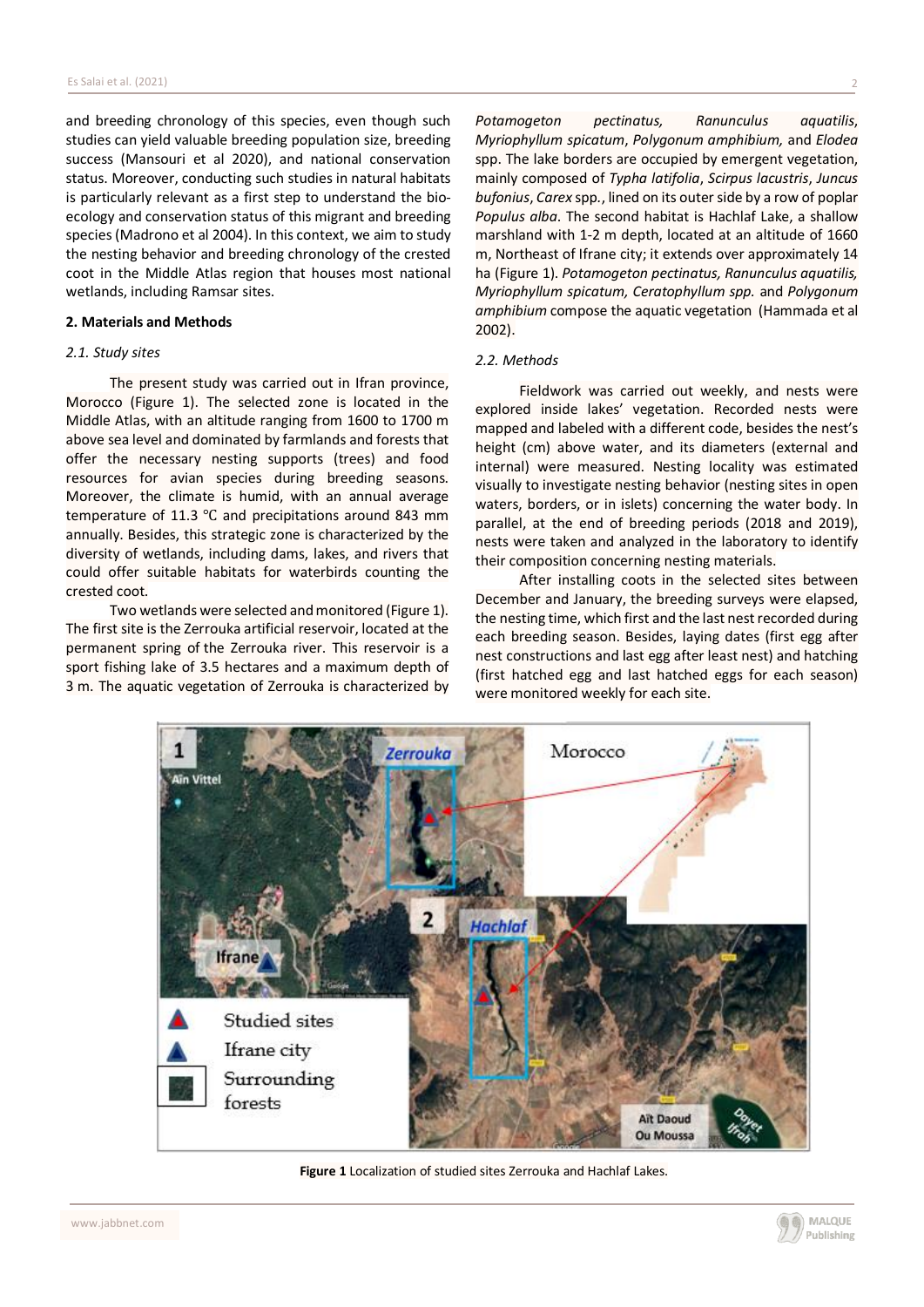## *2.3. Statistics*

Statistical analyses were done in STATGRAPHICS Centurion software (version XVI.I). Before running these analyses, we checked for normality and homogeneity of variance for all variables with the Kolmogorov–Smirnov test. Spearman Rank Correlation was used to test the relationship among nest dimensions in crested coot. Besides, to assess differencesin nesting dates(first nests of each season), laying dates (first eggs of each season), and hatching dates (first hatched eggs) between Zerrouka and Hachlef, we used the independent *t*-test, and considering the two sites as unrelated ecosystems. Results were given as sample size and mean±SD, and graphs were created by GraphPad Prism Mac 6.0h software.

#### **3. Results**

#### *3.1. Nesting behavior and egg dimensions*

The crested coot (*Fulica cristata*) nesting behavior differed between the studied sites. At Zerrouka artificial reservoir, nests were built in open waters and boundaries, using plant materials surrounding the nesting habitat. The Typha, bulrush, and poplar twigs were the main plant species identified in nests. On the contrary, at Hachlaf Lake, nests were built in islets of submerged vegetation far from lake borders. Nests were constructed mainly with poplar twigs and leaves and other minor twigs, including *Polygonum* sp., *Ceratophylls* sp. and *Milfoils* sp. fragments.

In terms of nest features, crested coot built different nests in studied lakes. Nest dimensions, including big diameter and small diameter, were larger in Zerrouka Lake (Table 1), with a significant correlation between all parameters (Table 2). On the other hand, crested coot built its nests on a height upon water stream to avoid high water levels that could submerge nests and cause breeding failure.

## *3.2. Breeding chronology*

Breeding phenology varied between studied sites, including nesting, laying, and hatching dates (Figure 2). At Hachlaf Lake, nesting behavior and crested coot activities started during the third week of April and continued until the second week of June. Also, the laying activity was between April and June. On the other side, in Zerrouka, nesting activities started earlier ( $n = 8$ ,  $t = 2.09756$ ,  $P$ -value = 0.054) during the fourth week of February, while the last nest was recorded last week of June (Figure 3). In parallel, laying activity started from the third week of March and continued until May end. While hatching was observed from the third week of April until the second week of June, with a maximum occurrence during the fourth week of April. Furthermore, hatching occurred between the last week of February until the end of May, with maximum hatching during the second week of April.

**Box-and-Whisker Plot**



**Figure 2** Two-sample Comparison of breeding chronology in crested coot at Zerrouka and Hachlaf lakes between 2018-1019.

| Parameters                                                                           | Average      | SE             | Minimum     | Maximum |            |
|--------------------------------------------------------------------------------------|--------------|----------------|-------------|---------|------------|
| Outer diameter of the nest (cm)                                                      |              | 36.30          | 2.12        | 33      | 41         |
| Inner diameter of the nest (cm)                                                      |              | 19.31          | 2.59        | 16      | 24         |
| Nest height (cm)                                                                     |              | 13.01          | 2.4         | 10      | 18         |
| Lake depth under the nest (cm)                                                       |              | 77.6           | 23.1        | 52      | 120        |
| Table 2 Spearman Rank Correlations among nest dimensions (54 nests) in crested coot. |              |                |             |         |            |
|                                                                                      | Big diameter | Small diameter | Height upon |         | Nest depth |
|                                                                                      | (cm)         | (cm)           | water level |         | (cm)       |
| Big diameter (cm)                                                                    |              | 0.9189         | 0.5018      |         | 0.7793     |
| P-Value                                                                              |              | 0.0002         | 0.0385      |         | 0.0013     |
| Small diameter (cm)                                                                  | 0.9189       |                | 0.3146      |         | 0.6153     |
| P-Value                                                                              | 0.0002       |                | 0.1946      |         | 0.0112     |
| Height upon water level                                                              | 0.5018       | 0.3146         |             |         | 0.4239     |
| P-Value                                                                              | 0.0385       | 0.1946         |             |         | 0.0805     |
| Nest depth (cm)                                                                      | 0.7793       | 0.6153         | 0.4239      |         |            |
| P-Value                                                                              | 0.0013       | 0.0112         | 0.0805      |         |            |

**Table 1** Characteristics of crested coot nests (dimension and placement) at studied sites.

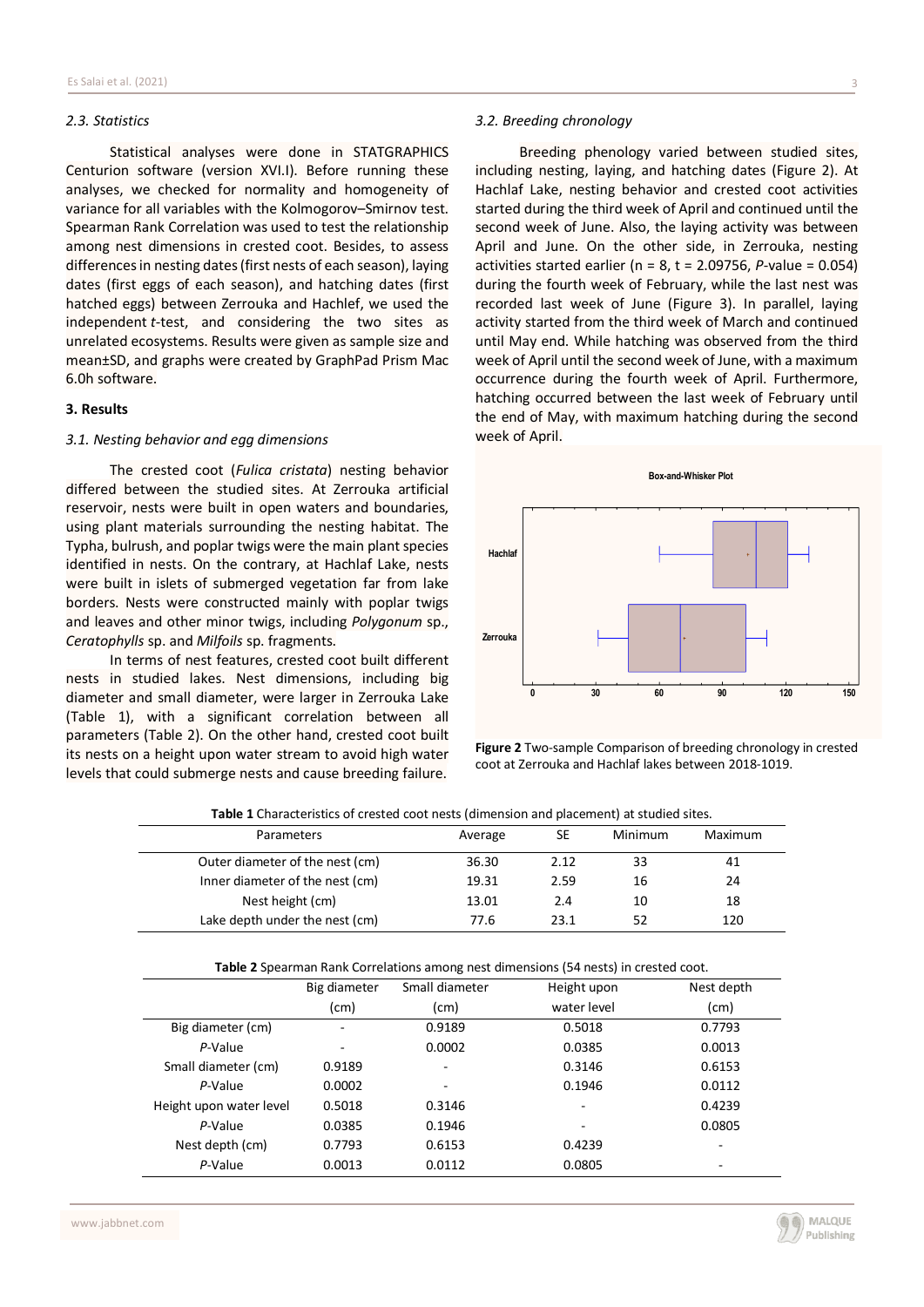## **4. Discussion**

Nesting behavior and breeding chronology in bird species are widespread, commonly observed activities. Yet, we understand relatively little information about how these species construct what seem to be species-specific nests (Walsh et al 2010) and nestling success. Similarly, despite being a widespread species, little is known about the nesting and breeding features of the Crested coot, mainly in high altitude zones. However, throughout this field research, we have investigated nesting behavior's main features, including nesting-sites, morphology, materials, and the breeding chronology of crested coot at high altitude habitats.

The analysis of 54 nests indicated that crested coot built big sized-nests to support its clutches and nestling in Zerrouka and Hachlaf lakes. These findings are similar to the results mentioned in f the Eurasian coot *Fulica atra* in the Fez region, 70 km to our study sites (Squalli et al 2020). Besides, (Collias and Collias 1984; Hansell 2000) have reported a close

correlation between species body and nest morphology, and suggesting a species-nest relation. In our case, the Eurasian coot and crested coot are body-size similar species, which support the similarity in nest dimensions. On the other hand, the construction of nests in the high platform upon water level and open waters at Zerrouka and islets on submerged vegetation at Hachlaf is supposed to be adaptive predators, and human disturbance are existing in borders of lake waters. Similar results were reported in the Eurasian coot, which built nests in high-density vegetation habitats to escape predators (Squalli et al., 2020). This strategy is widely reported in bird species (Frederick and Collopy 1989; Schüttler et al 2009), including the Eurasian coot (Del Hoyo et al 1996; Taylor and Van Perlo, 1998) as adaptive behavior to face the predation risk, especially during the incubation where the adults and nestling are in the nests (Brzeziński et al 2018; Engel et al 2020). In parallel, crested coot uses the available vegetation twigs, including Typha and poplars, to build its nests.



**Figure 3** Nesting chronology of the crested coot in Zerrouka and Hachlaf lakes during two breeding seasons (2018 and 2019).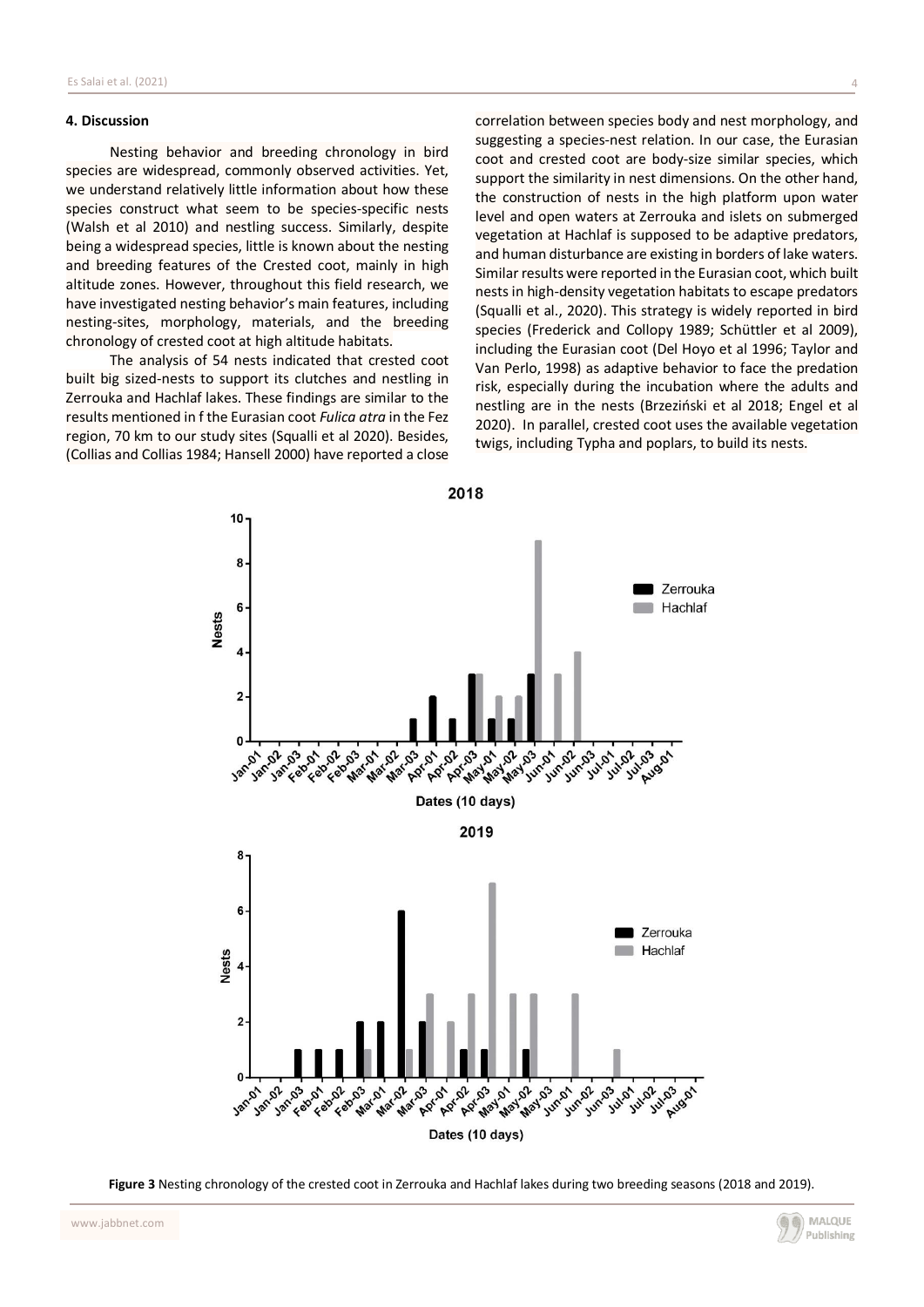Breeding activities started earlier at Zerrouka by nesting during the last week of February, while at Hachlaf, nesting activities started during April. Similarly, the laying phase started first at Zerrouka compared to Hachlaf. This result is in agreement with those reported in the South of Spain (Varo 2008). Generally, crested coot starts its breeding season between February and August in the Mediterranean basin, with variability from one habitat to another (Taylor and Van Perlo 1998), which explicit the difference between Zerrouka and Hachlaf lakes. Compared with the Eurasian coot in the same region, (Squalli et al 2020; Zitouni 2014) have reported a breeding season in *Fulica atra* between March and July, close to our results. Generally, breeding season in the majority of bird species is an adaptive strategy to environmental conditions(Smith et al 2010), food abundance (Mansouri et al 2019; Stone et al 2017), and habitat quality (Hollander et al 2012). Therefore, the variation of these factors from habitat to another controls the breeding season's initiation in the crested coot and other avian species.

#### **5. Conclusions**

In conclusion, this study provides an initiation to identify breeding sites, nesting strategies, and breeding chronology of the crested coot *Fulica cristata* in North African wetlands. The crested coot nestled in the Hachlaf and Zerrouka Lakes between February and June. Moreover, this water bird uses the available plant twigs as nesting materials, and nests are built on open water and submerged vegetation to avoid predators and water levels. Similarly, nest dimensions were variable from one habitat to another.

## **Conflict of Interest**

The authors declare that there are no conflict of interest with this work.

#### **Funding**

This research did not receive any financial support.

#### **References**

Amat Juan A, Green AJ (2010) Waterbirds as bioindicators of environmental conditions. Conservation monitoring in freshwater habitats 45–52.

Amat Juan A, Raya C (2004) Focha moruna *Fulica cristata*. Libro rojo 199.

Amezian M, Louah A, Thompson I, Cortes J, El Hassouni M, Qninba A (2007) Les récents changements dans la composition du peuplement d'oiseaux d'eau nicheurs des marais de Smir (Nord-Ouest du Maroc) 35pp.

Balbontín J, Møller AP, Hermosell IG, Marzal A, Reviriego M, De Lope F (2009) Divergent patterns of impact of environmental conditions on life history traits in two populations of a long-distance migratory bird. Oecologia 159:859–872. https://doi.org/10.1007/s00442-008-1267-8

Both C, Te Marvelde L (2007) Climate change and timing of avian breeding and migration throughout Europe. Climate Research *35*:93–105. https://doi.org/10.3354/cr00716

Brzeziński M, Chibowski P, Gornia J, Górecki G, Zalewski A (2018) Spatiotemporal variation in nesting success of colonial waterbirds under the impact of a non-native invasive predator. Oecologia.

Collias N, Collias EC (1984) Nest building and bird behavior. Princeton, NJ: Princeton University Press.

Del Hoyo J, Elliott A, Sargatal J (1996) Handbook of the Birds of the World, Hoatzin to Auks. Lynx Edicions, Barcelona, Spain.

El Agbani MA, Qninba A, Radi M, El Hamoumi R, Cherkaoui SI, Himmi O, Dakki M (2011) Les oiseaux d'intérêt patrimonial au Maroc, Publications du GREPOM, Rabat, 3:29 pp*.*

El Hassouni M, Qninba A, Amezian M, Cuzin F, Dakki M (2009) Le peuplement d'oiseaux d'eau du complexe des zones humides de Smir (Nord du Maroc): État actuel, intérêt patrimonial et évolution depuis les quatre dernières décennies. Bull. Inst. Sci., Rabat, Section Sciences de La Vie 31:103–110.

Engel N, Végvári Z, Rice R, Kubelka V, Székely T (2020) Incubating parents serve as visual cues to predators in Kentish plover (*Charadrius alexandrinus*). PLoS ONE 15:e0236489. https://doi.org/10.1371/journal.pone.0236489

Frederick PC, Collopy MW (1989) The Role of Predation in Determining Reproductive Success of Colonially Nesting Wading Birds in the Florida Everglades. The Condor 91:860–867. https://doi.org/10.2307/1368070

Hammada S, Dakki M, Ibn Tattou M, Ouyahya A, Fennane M (2002) Catalogue de la flore des zones humides du Maroc. Bull. Inst. Sci., Rabat, 60 p.

Hansell M (2000) Bird Nests and Construction Behaviour. Cambridge University Press.

Hilton GM, Hansell MH, Ruxton GD, Reid JM, Monaghan P (2004) Using Artificial Nests to Test Importance of Nesting Material and Nest Shelter for Incubation Energetics. The Auk 121:777–787. https://doi.org/10.1642/0004- 8038(2004)121

Hollander F, Titeux N, Van Dyck H (2012) Territorial resource valuation deviates from habitat quality in an ecologically trapped, long-distance migratory bird. Behavioral Ecology and Sociobiology 66:777–783. https://doi.org/10.1007/s00265-012-1325-4

Madrono A, Gonzalez C, Atienza J (2004) Libro Rojo de las aves de Espana. SEP/BirdLife, Madrid.

Mansouri I, Al-Sadoon MK, Rochdi M, Paray BA, Dakki M, Elghadraoui L (2019) Diversity of feeding habitats and diet composition in the turtle doves Streptopelia turtur to buffer loss and modification of natural habitats during breeding season. Saudi Journal of Biological Sciences 26:957–962.

Mansouri I, Mounir M, Squalli W, Elhanafi L, Dakki M, El Ghadraoui L (2020) Migratory Dates, Breeding Phenology, and Reproductive Success of European Turtle Doves between Lowlands and Highest Breeding Habitats in North Africa. International Journal of Zoology 7pp.

Martin TE (1987) Food as a limit on breeding birds: A life-history perspective. Annual Review of Ecology and Systematics 18:453–487.

Moller AP (2006) Rapid change in nest size of a bird related to change in a secondary sexual character. Behavioral Ecology 17:108–116*.*

Møller AP, Fiedler W, Berthold P (2010) Effects of climate change on birds. OUP Oxford.

Newton I (1979) Population Ecology of Raptors. Vermillion, South Dakota: Buteo Books.

Raby CR, Clayton NS (2009) Prospective cognition in animals. Behavioural Processes 80:314–324. https://doi.org/10.1016/j.beproc.2008.12.005

Schüttler E, Klenke R, McGehee S, Rozzi R, Jax K (2009) Vulnerability of ground-nesting waterbirds to predation by invasive American mink in the Cape Horn Biosphere Reserve, Chile. Biological Conservation 142:1450-1460*.*

Smith PA, Gilchrist HG, Forbes MR, Martin JL, Allard K (2010) Inter-annual variation in the breeding chronology of arctic shorebirds: Effects of weather, snow melt and predators. Journal of Avian Biology 41:292–304. https://doi.org/10.1111/j.1600-048X.2009.04815.x

Squalli W, Mansouri I, Dakki M, Fadil F (2020) Nesting habitat and breeding success of *Fulica atra* in tree wetlands in Fez's region, central Morocco. Journal of Animal Behaviour and Biometeorology 8:282–287. https://doi.org/10.31893/jabb.20037

Stone D, Cherry M, Martin J, Cohen B, Miller K (2017) Breeding chronology and social interactions affect ungulate foraging behavior at a concentrated food resource. PLOS ONE 12:e0178477.